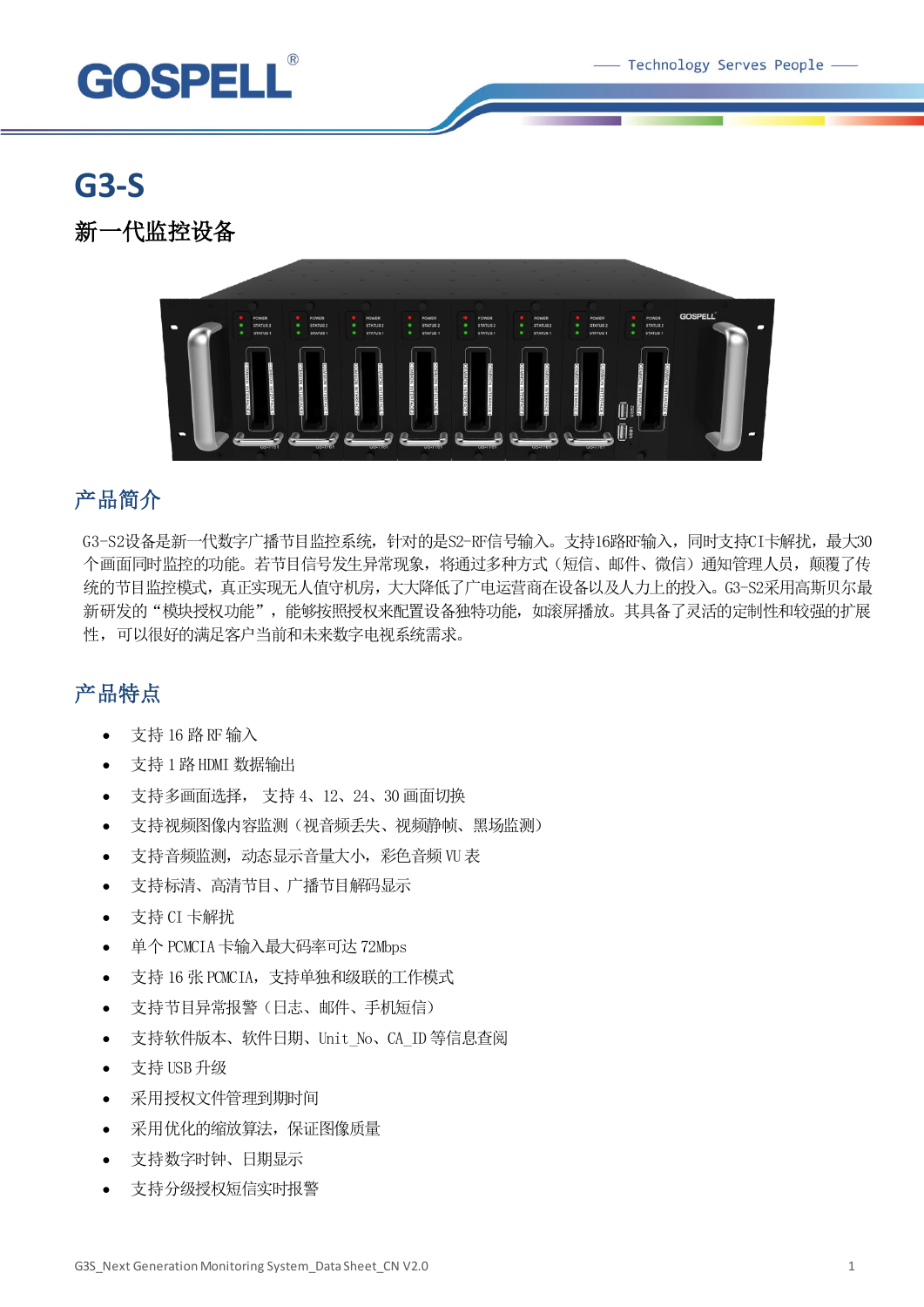

## 后面板视图



## 产品规格

| RF 输入接口 (DVB-S/S2) |                |
|--------------------|----------------|
| 连接器                | F-Female       |
| 连接数量               | 32             |
| 频率范围               | 950 ~ 2150MHz  |
| 输入阻尼               | 75Ω            |
| 解调方式               | QPSK/8PSK      |
| 输入电平               | $-65 - 25dBm$  |
| 遵循标准               | EN302<br>307   |
| LNB 供电             | 0V/+DC13V/18V  |
|                    | $Imax = 400mA$ |
| 0/22K              | 0/22KHz        |
| IP 数据接口            |                |
| 连接器                | $RJ-45$        |
| 连接数量               | 16             |
| 物理带宽               | 1000Mbps       |
| 最长信号传输距离           | 不小于 20米        |
| 线缆要求               | 超 5 类线或者 6 类线  |
| CAM 模块接口           |                |
| 连接器                | PCMCIA Type II |
| 连接数量               | 16             |
| 单个模块最大输入码          | 72Mbps         |
| 率                  |                |
| 解扰模式               | 独立和级联          |
| 性能                 | 最大 128个节目同时解扰  |
| CA 类型              | 同密和多密          |
| 音视频接口              |                |
| <b>HDMI</b>        | 1              |
| <b>USB2.0</b>      |                |
| 连接数量               | 2              |

|          | MPEG-4 AVC HP@L4.1, AVS                                            |
|----------|--------------------------------------------------------------------|
| 分辨率      | 576i, 480i (PAL, NTSC, SECAM)                                      |
|          | 720P, 1080i, 1080P                                                 |
| 纵横比      | 4:3, 16:9                                                          |
| 音频解码     |                                                                    |
| 格式标准     | MPEG-1/2/3, AC-3(可选), HE AAC(可                                     |
|          | 选)                                                                 |
| 采样率      | 32 kHz, 44.1 kHz, 48 kHz                                           |
| 电源功耗     |                                                                    |
| 交流输入电压范围 | $110 \sim 240$ VAC                                                 |
| 交流输入频率范围 | $50 \sim 60$ Hz                                                    |
| 最大功耗     | 180W                                                               |
| 环境       |                                                                    |
| 工作温度     | $0^{\circ}$ ~ 40 $^{\circ}$ C(32 $^{\circ}$ F to 104 $^{\circ}$ F) |
| 存储温度     | $-20^\sim 70^\circ\text{C}$ (-4 $\text{F}$ to 158 $\text{F}$ )     |
| 气压       | 86~106KPa                                                          |
| 湿度       | 10% ~ 90%, non-condensing                                          |
| 物理指标     |                                                                    |
| 产品尺寸     | L430 x W427 x H133 mm                                              |
| 产品净重     | 19.5KG                                                             |
|          |                                                                    |

MPEG-4 ASP

格式标准 MPEG-2 MP@HL,

视频解码